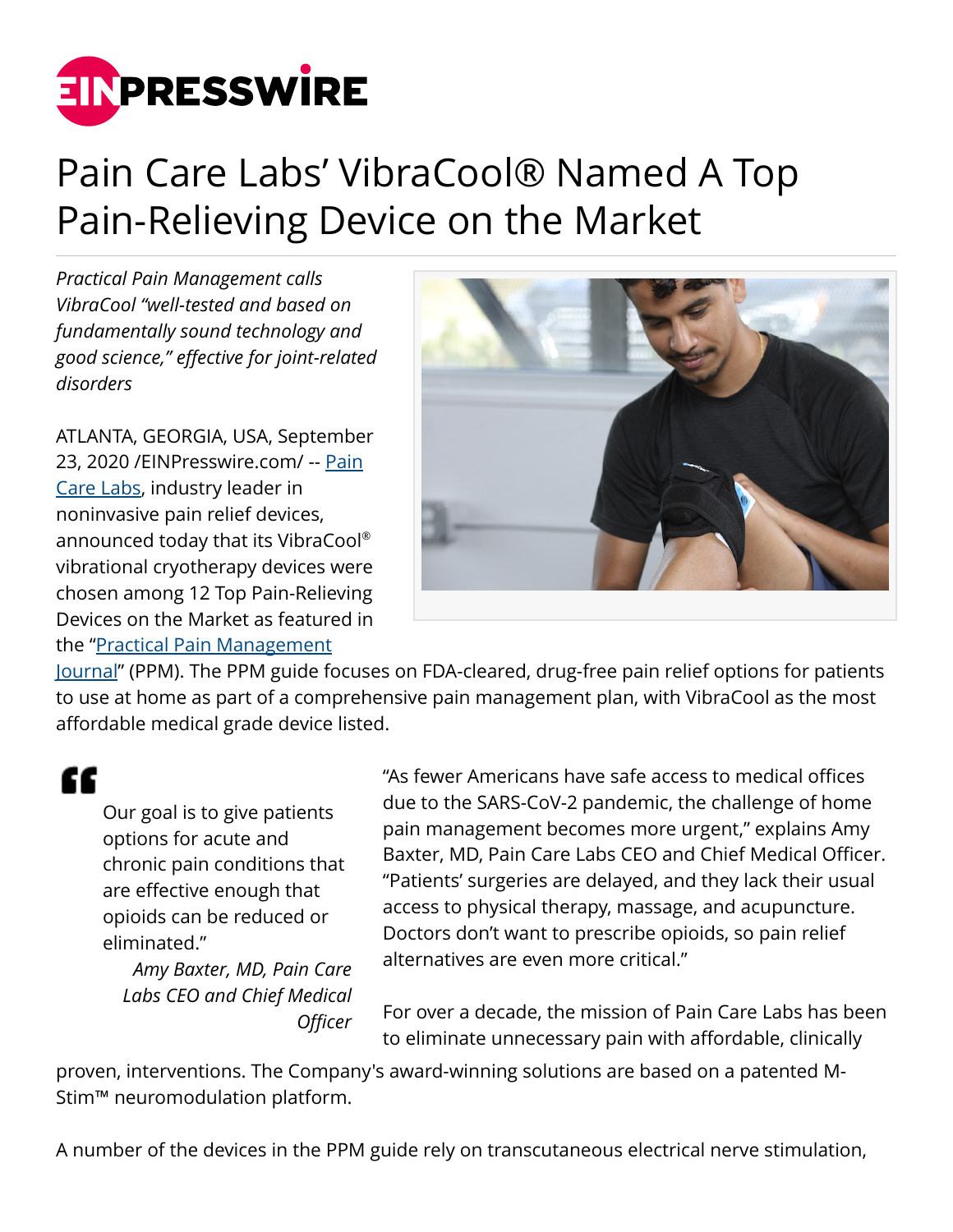commonly known as TENS. VibraCool is different from TENS technology, specifically because VibraCool uses mechanical, not electrical, stimulation. While TENS can stimulate at most two of four gate-control nerves, VibraCool stimulates all four nerves for maximum pain inhibition. VibraCool adds an ice inhibition pathway, reaching five pain inhibitors. "The research on the effectiveness of mechanical stimulation over electrical stimulation is clear," asserts Dr. Baxter. "The wearable mechanical stimulation frequency that powers VibraCool relieved overuse and musculoskeletal pain [3.6x better than TENS.](https://hubs.ly/H0wKHLf0)"



Pain Care Labs' wearable devices reduce chronic pain with noninvasive, non-pharmaceutical methods. VibraCool uses motion and ice to harness two newly discovered physiologic pain pathways: one mechanical frequency blocks pain, another competes with pain for the brain's attention. Proven effective in hospitals for even intense needle pain, this mechanicothermal Oscillice® combination technology is now optimized for a wider range of pain conditions. In addition to the VibraCool products configured for ankle, knee, wrist, elbow, neck, shoulder, and foot, Pain Care Labs expects to deliver its new market-ready device to treat low back pain in Q1 2021.

"Current stay-at-home directives necessitated by COVID-19 mean patients need options to manage pain at home," says Keith Cronin, Doctor of Physical Therapy. "VibraCool's mechanical stimulation offers pain relief for inflammation, overuse, and post-operative recovery, and can be easily adapted to any home exercise program. The PPM guide helps patients looking for effective solutions at home."

The same pain management journal published a review comparing VibraCool to other more expensive devices on the market. The authors found VibraCool to be an affordable, valuable adjunct to clinical treatments. Additionally, the ease of using VibraCool resulted in "both high compliance and tolerance."

Using vibration to treat chronic pain has a long history. Vibration, or the transmission of oscillatory mechanical stimulation, may be accomplished with auditory or ultrasonic waves, pulsed electromagnetic fields, electrical stimulation, shockwaves, or mechanical devices with motor-driven shaking platforms or eccentric flywheels. The PPM guide shows a range of vibration devices on the market. Among the options featured, VibraCool is the most studied